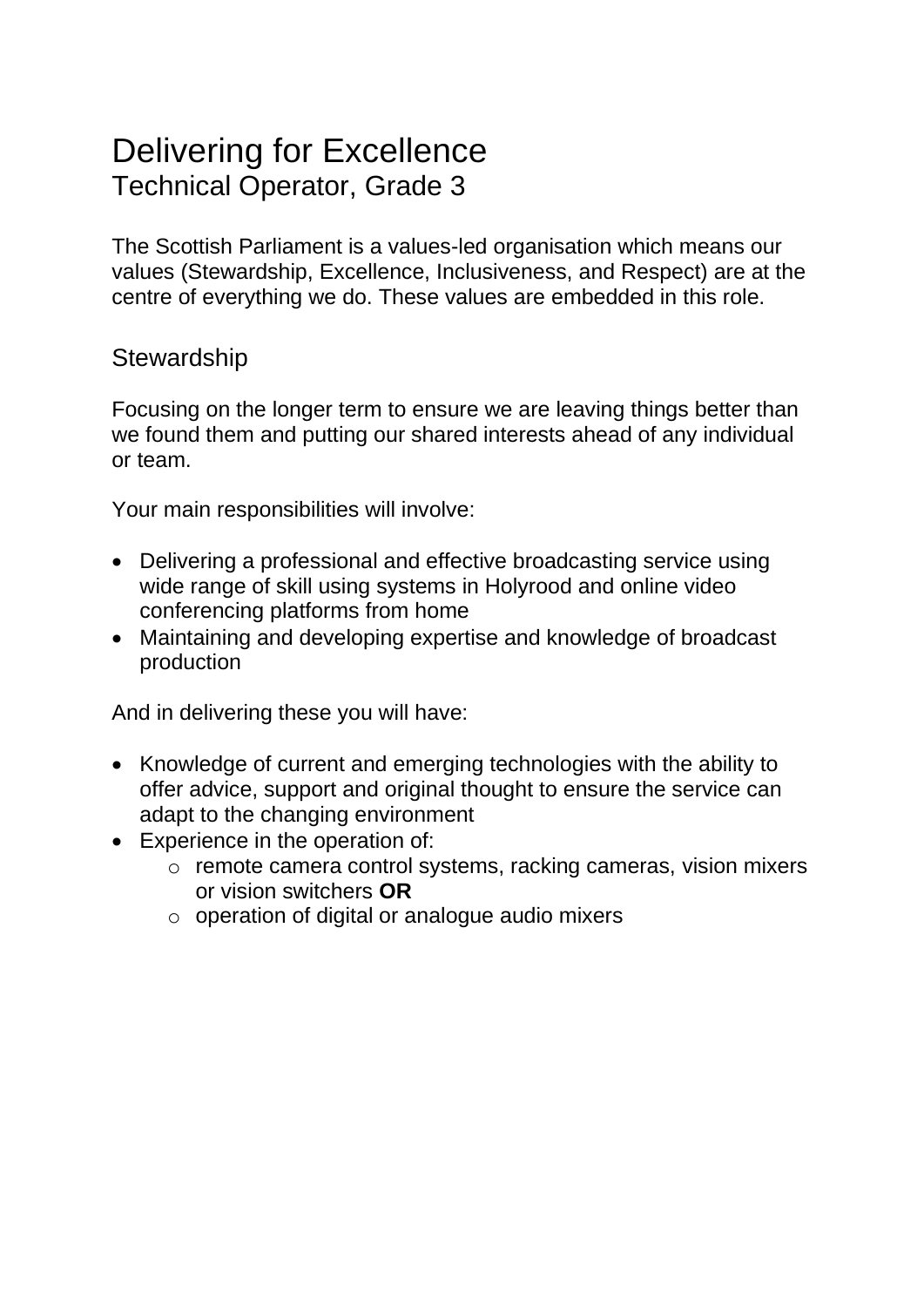## Excellence

Taking care to enhance our reputation in everything we do. Using our skills and resources efficiently and effectively to deliver high-quality sustainable results.

Your main responsibilities will involve:

- Setting up and operating all audio, video and broadcast equipment associated with providing television and audio coverage and recording of parliamentary proceedings in the Chamber and committee rooms
- The operation of video conference platforms
- The set up and de-rig of conferencing equipment as required

- Excellent problem-solving skills with the ability to think and act quickly to resolve issues
- Excellent verbal and written communication skills
- Knowledge of current statutory Health and Safety Regulations and risk assessment procedures relevant to the role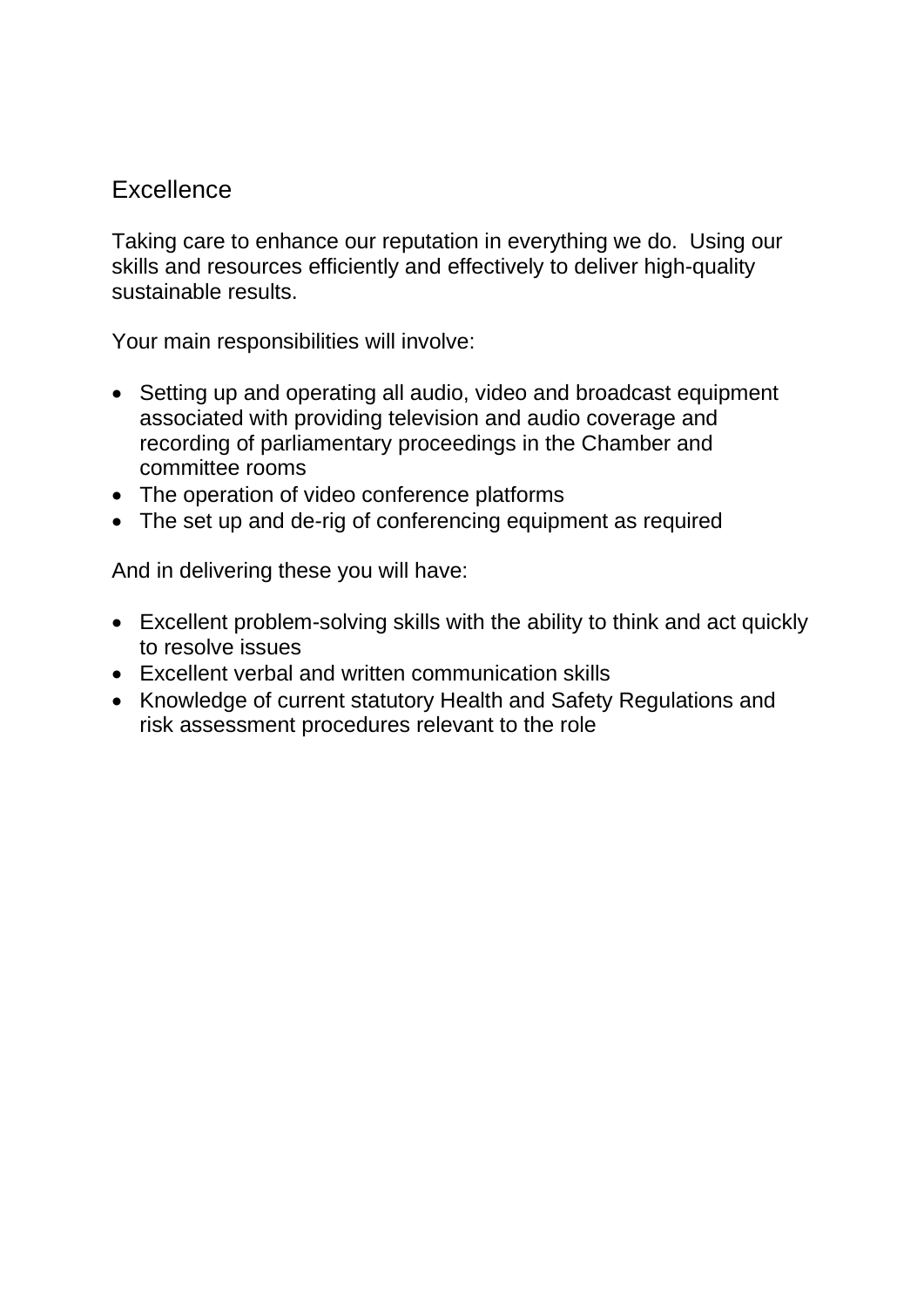## Respect

Appreciating difference, building cohesive teams and fostering the values and experiences of diversity.

Your main responsibilities will involve:

- The production of packaged material for public information and educational purposes
- Working with a diverse and high-profile customer group

- An understanding of various audiences and platforms and the ability to use production skills to tailor products to meet their requirements
- The ability to share knowledge and skills to help other members of the team
- The ability to work under pressure and deal respectfully and effectively with colleagues and external stakeholders
- An ability to work with political impartiality and within parliamentary protocols